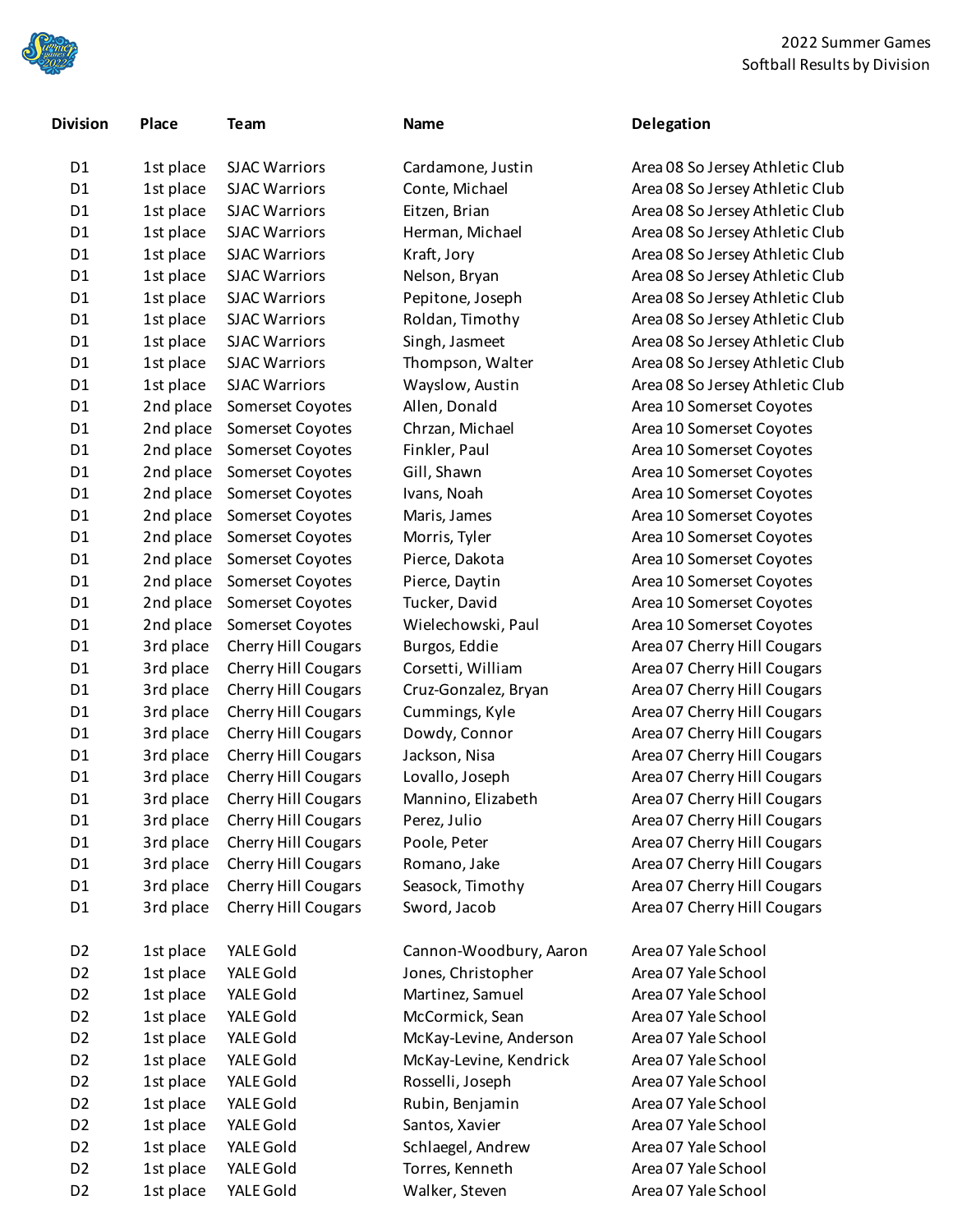

| D2                    | 2nd place                | Morris Patriots                                 |
|-----------------------|--------------------------|-------------------------------------------------|
| D <sub>2</sub>        | 2nd place                | <b>Morris Patriots</b>                          |
| D <sub>2</sub>        | 2nd place                | <b>Morris Patriots</b>                          |
| D <sub>2</sub>        | 2nd place                | <b>Morris Patriots</b>                          |
| D <sub>2</sub>        | 2nd place                | <b>Morris Patriots</b>                          |
| D <sub>2</sub>        | 2nd place                | <b>Morris Patriots</b>                          |
| D <sub>2</sub>        | 2nd place                | Morris Patriots                                 |
| D <sub>2</sub>        | 2nd place                | Morris Patriots                                 |
| D <sub>2</sub>        | 2nd place                | <b>Morris Patriots</b>                          |
| D <sub>2</sub>        | 2nd place                | <b>Morris Patriots</b>                          |
| D <sub>2</sub>        | 2nd place                | <b>Morris Patriots</b>                          |
| D <sub>2</sub>        | 3rd place                | <b>Bancroft Storm</b>                           |
| D <sub>2</sub>        | 3rd place                | <b>Bancroft Storm</b>                           |
| D <sub>2</sub>        | 3rd place                | <b>Bancroft Storm</b>                           |
| D <sub>2</sub>        | 3rd place                | Bancroft Storm                                  |
| D <sub>2</sub>        | 3rd place                | <b>Bancroft Storm</b>                           |
| D <sub>2</sub>        | 3rd place                | <b>Bancroft Storm</b>                           |
| D <sub>2</sub>        | 3rd place                | <b>Bancroft Storm</b>                           |
| D <sub>2</sub>        | 3rd place                | <b>Bancroft Storm</b>                           |
| D <sub>2</sub>        | 3rd place                | <b>Bancroft Storm</b>                           |
| D <sub>2</sub>        | 3rd place                | Bancroft Storm                                  |
| D <sub>2</sub>        | 3rd place                | <b>Bancroft Storm</b>                           |
| D <sub>2</sub>        | 3rd place                | <b>Bancroft Storm</b>                           |
| D <sub>2</sub>        | 3rd place                | <b>Bancroft Storm</b>                           |
| D <sub>2</sub>        | 3rd place                | <b>Bancroft Storm</b>                           |
| D <sub>2</sub>        | 4th place                | Mercer Generals                                 |
| D <sub>2</sub>        | 4th place                | Mercer Generals                                 |
| D <sub>2</sub>        | 4th place                | Mercer Generals                                 |
| D <sub>2</sub>        | 4th place                | Mercer Generals                                 |
| D <sub>2</sub>        | 4th place                | <b>Mercer Generals</b>                          |
| D <sub>2</sub>        | 4th place                | Mercer Generals                                 |
| D <sub>2</sub>        | 4th place                | <b>Mercer Generals</b>                          |
| D <sub>2</sub>        | 4th place                | Mercer Generals                                 |
| D <sub>2</sub>        | 4th place                | Mercer Generals                                 |
| D <sub>2</sub>        | 4th place                | Mercer Generals                                 |
| D <sub>2</sub>        | 4th place                | Mercer Generals                                 |
| D <sub>2</sub>        | 4th place                | Mercer Generals                                 |
| D <sub>2</sub>        | 4th place                | <b>Mercer Generals</b>                          |
|                       |                          |                                                 |
| D3                    |                          | <b>Bancroft Wildcats</b>                        |
| D <sub>3</sub>        | 1st place                | <b>Bancroft Wildcats</b>                        |
|                       | 1st place                | <b>Bancroft Wildcats</b>                        |
| D3                    | 1st place                |                                                 |
| D <sub>3</sub>        | 1st place                | <b>Bancroft Wildcats</b>                        |
| D <sub>3</sub>        | 1st place                | <b>Bancroft Wildcats</b>                        |
| D <sub>3</sub>        | 1st place                | <b>Bancroft Wildcats</b>                        |
| D <sub>3</sub>        | 1st place                | <b>Bancroft Wildcats</b>                        |
| D <sub>3</sub>        | 1st place                | <b>Bancroft Wildcats</b>                        |
| D3                    | 1st place                | <b>Bancroft Wildcats</b>                        |
| D <sub>3</sub><br>n o | 1st place<br>$1 - 1 - 1$ | <b>Bancroft Wildcats</b><br>$Dancrefl$ Wildootc |
|                       |                          |                                                 |

Reside, Justin **Area 11 Mercer Generals** Area 11 Mercer Generals

Bocchino, Andrew Area 03 Morris Patriots Bouchard, Denis **Area 03 Morris Patriots** Area 03 Morris Patriots Coutts, Richard **Area 03 Morris Patriots** Coutts, Richard Ferraro, Andrew Area 03 Morris Patriots Goldberg, Jeffrey **Area 03 Morris Patriots** Area 03 Morris Patriots Lustbader, Julia **Area 03 Morris Patriots** Area 03 Morris Patriots Para, Devon Area 03 Morris Patriots Polise, Jonathan Area 03 Morris Patriots Smith, Samantha Area 03 Morris Patriots D2 2nd place Morris Patriots Tredinnick, Paul Area 03 Morris Patriots Wirth, Brian **Brian Area 03 Morris Patriots** Wirth, Brian Area 03 Morris Patriots Angelley, David **Area 07 Bancroft Adult Comm** Grifo, Michael **Area 07 Bancroft Adult Comm** Jackson, James **Area 07 Bancroft Adult Comm** Kelley, Daniel **Area 07 Bancroft Adult Comm** Kelley, Robert **Area 07 Bancroft Adult Comm** Knudsen, Andrew **Area 07 Bancroft Adult Comm** McGinnis, Megan Area 07 Bancroft Adult Comm Michels, Christian **Area 07 Bancroft Adult Comm** D2 3rd place Bancroft Storm Mosher, Madelyn Area 07 Bancroft Adult Comm Pilgrim, Trayvon Area 07 Bancroft Adult Comm Remsing, John **Area 07 Bancroft Adult Comm** Russo, Lori **Bancroft Adult Comm** Area 07 Bancroft Adult Comm Stroik, Zachary **Bancroft Adult Comm** Tucker, Iris **Example 20 3rd Pancroft Adult Comm** Boros, Kristoffer **Area 11 Mercer Generals** Area 11 Mercer Generals Burton, Ryan-Anthony **Area 11 Mercer Generals** Clawson, Joseph Area 11 Mercer Generals Cooper, Robert **Area 11 Mercer Generals** Area 11 Mercer Generals Elattar, Hatem **Area 11 Mercer Generals** Area 11 Mercer Generals Freels, Christopher **Area 11 Mercer Generals** Galeski, Brandon **Area 11 Mercer Generals** Mani, Anand **Area 11 Mercer Generals** Mani, Anand Mann, Casey **Area 11 Mercer Generals** Mann, Casey Opsuth, Richard **Area 11 Mercer Generals** Area 11 Mercer Generals Pierson, Richard **Area 11 Mercer Generals** Rapport, Gavin **Area 11 Mercer Generals** Area 11 Mercer Generals

Berle, Jessica **Bancroft Adult Comm** Chapin, Bruce **Bancroft Adult Comm** Feldberg, Matthew **Area 07 Bancroft Adult Comm** Finocchiaro, Salvatore Area 07 Bancroft Adult Comm D3 1st place Bancroft Wildcats Heft, Evan Area 07 Bancroft Adult Comm Icovino, Michael **Area 07 Bancroft Adult Comm** Jacobs, Daniel **Area 07 Bancroft Adult Comm** Margerum, Michael **Area 07 Bancroft Adult Comm** Sandfort, Thomas **Area 07 Bancroft Adult Comm** Schmidt, Kurt **Area 07 Bancroft Adult Comm** D3 1st place Bancroft Wildcats Swann, Shaate Area 07 Bancroft Adult Comm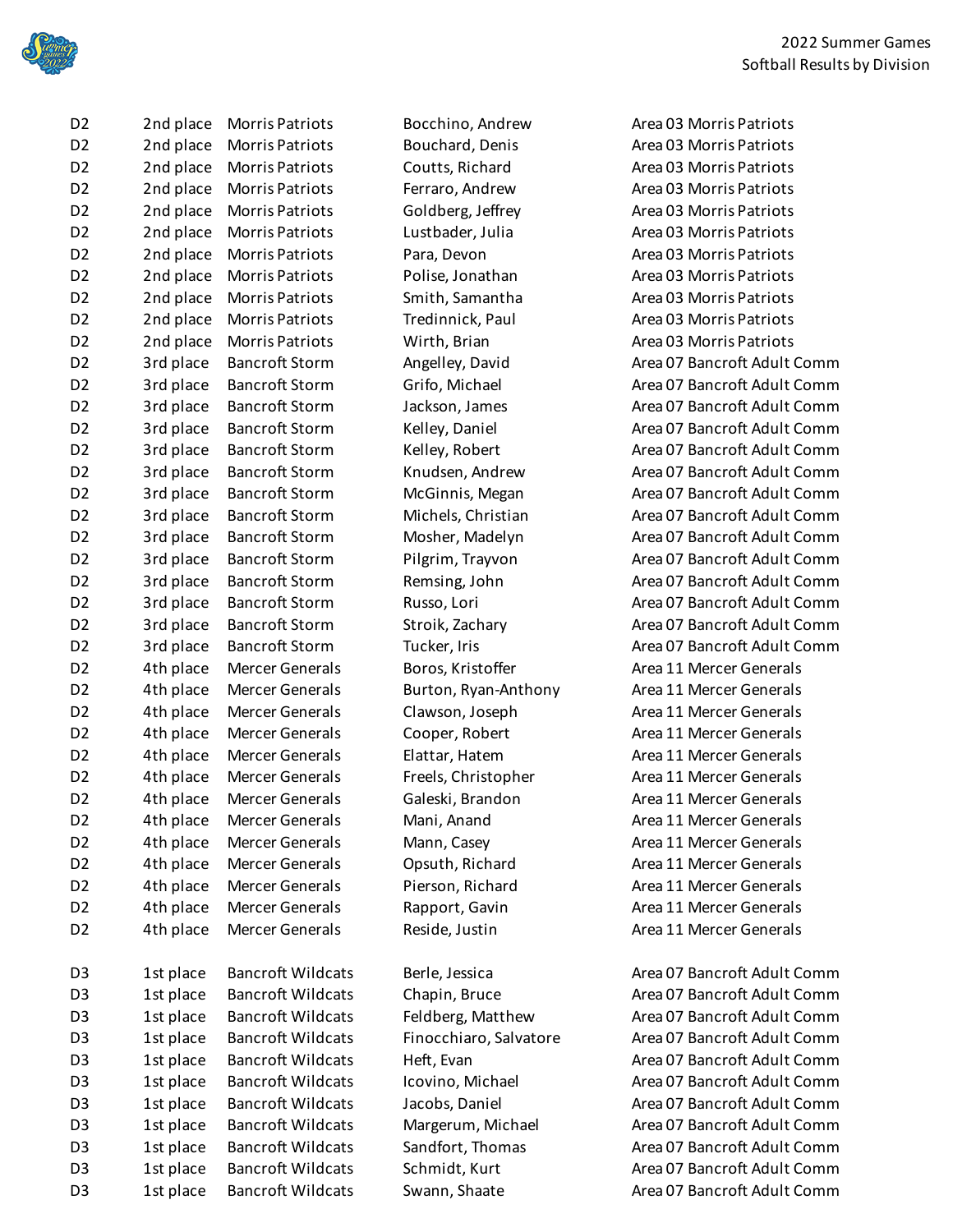

| D <sub>3</sub> | 1st place | <b>Bancroft Wildcats</b>  | Wadsworth, Matthew          | Area 07 Bancroft Adult Comm    |
|----------------|-----------|---------------------------|-----------------------------|--------------------------------|
| D <sub>3</sub> | 1st place | <b>Bancroft Wildcats</b>  | Weiser, David               | Area 07 Bancroft Adult Comm    |
| D <sub>3</sub> | 2nd place | Hurricanes Atlantic       | Caples, Ryan                | Area 13 TLC Hurricanes         |
| D <sub>3</sub> | 2nd place | Hurricanes Atlantic       | Carlson, Erik               | Area 13 TLC Hurricanes         |
| D <sub>3</sub> | 2nd place | Hurricanes Atlantic       | Catone, Vincent             | Area 13 TLC Hurricanes         |
| D <sub>3</sub> | 2nd place | Hurricanes Atlantic       | Condell, Patrick            | Area 13 TLC Hurricanes         |
| D <sub>3</sub> | 2nd place | Hurricanes Atlantic       | Corkery, Ryan               | Area 13 TLC Hurricanes         |
| D <sub>3</sub> | 2nd place | Hurricanes Atlantic       | Giovanetti, Craig           | Area 13 TLC Hurricanes         |
| D <sub>3</sub> | 2nd place | Hurricanes Atlantic       | Ireland, Jordan             | Area 13 TLC Hurricanes         |
| D <sub>3</sub> | 2nd place | Hurricanes Atlantic       | Nicodemo, Robert            | Area 13 TLC Hurricanes         |
| D <sub>3</sub> | 2nd place | Hurricanes Atlantic       | Ori, Joseph                 | Area 13 TLC Hurricanes         |
| D <sub>3</sub> | 2nd place | Hurricanes Atlantic       | Whitley, Charles            | Area 13 TLC Hurricanes         |
| D <sub>3</sub> | 3rd place | <b>Bloomfield Bengals</b> | Coulote, Alexander          | Area 09 Bloomfield High School |
| D <sub>3</sub> | 3rd place | <b>Bloomfield Bengals</b> | Davenport, Kegan            | Area 09 Bloomfield High School |
| D <sub>3</sub> | 3rd place | <b>Bloomfield Bengals</b> | Ferguson, Tianna            | Area 09 Bloomfield High School |
| D <sub>3</sub> | 3rd place | <b>Bloomfield Bengals</b> | Ghannam, Abdel -Majid       | Area 09 Bloomfield High School |
| D <sub>3</sub> | 3rd place | <b>Bloomfield Bengals</b> | Ingram, Akbar               | Area 09 Bloomfield High School |
| D <sub>3</sub> | 3rd place | <b>Bloomfield Bengals</b> | Perris, Michael             | Area 09 Bloomfield High School |
| D <sub>3</sub> | 3rd place | <b>Bloomfield Bengals</b> | Rivera, Nathaniel           | Area 09 Bloomfield High School |
| D <sub>3</sub> | 3rd place | <b>Bloomfield Bengals</b> | Rodriguez Rivera, Brendalis | Area 09 Bloomfield High School |
| D <sub>3</sub> | 3rd place | <b>Bloomfield Bengals</b> | Thomas, Michelle            | Area 09 Bloomfield High School |
| D <sub>3</sub> | 3rd place | <b>Bloomfield Bengals</b> | Yannuzzi, Annette           | Area 09 Bloomfield High School |
| D <sub>3</sub> | 3rd place | <b>Bloomfield Bengals</b> | Yannuzzi, Thea              | Area 09 Bloomfield High School |
|                |           |                           |                             |                                |
| D <sub>4</sub> | 1st place | Bergen Wildcats           | Becker, Erik                | Area 12 Bergen Wildcats        |
| D <sub>4</sub> | 1st place | Bergen Wildcats           | Cooper, Kevin               | Area 12 Bergen Wildcats        |
| D4             | 1st place | Bergen Wildcats           | Cooper, Nicolas             | Area 12 Bergen Wildcats        |
| D4             | 1st place | Bergen Wildcats           | Demarest, Kyle              | Area 12 Bergen Wildcats        |
| D <sub>4</sub> | 1st place | Bergen Wildcats           | Feick, Brian                | Area 12 Bergen Wildcats        |
| D4             | 1st place | Bergen Wildcats           | Galfus, Alexandra           | Area 12 Bergen Wildcats        |
| D4             | 1st place | Bergen Wildcats           | Marshall, Peter             | Area 12 Bergen Wildcats        |
| D4             | 1st place | Bergen Wildcats           | Pulido, Hector              | Area 12 Bergen Wildcats        |
| D <sub>4</sub> | 1st place | Bergen Wildcats           | Sinatra, Ryan               | Area 12 Bergen Wildcats        |
| D4             | 1st place | Bergen Wildcats           | Stix, Grace                 | Area 12 Bergen Wildcats        |
| D4             | 1st place | Bergen Wildcats           | Toepert, Michael            | Area 12 Bergen Wildcats        |
| D4             | 1st place | Bergen Wildcats           | Youmans, Kimberly           | Area 12 Bergen Wildcats        |
| D4             | 1st place | NJ Hawks                  | Dodd, Erick                 | Area 05 NJ Hawks               |
| D4             | 1st place | NJ Hawks                  | Dreitlein, Adam             | Area 05 NJ Hawks               |
| D4             | 1st place | NJ Hawks                  | Gilio, Gabrielle            | Area 05 NJ Hawks               |
| D4             | 1st place | NJ Hawks                  | Gourdine, Iron              | Area 05 NJ Hawks               |
| D4             | 1st place | NJ Hawks                  | Jones, Alec                 | Area 05 NJ Hawks               |
| D4             | 1st place | NJ Hawks                  | Krieger, Peter              | Area 05 NJ Hawks               |
| D4             | 1st place | NJ Hawks                  | Madden, Caitlin             | Area 05 NJ Hawks               |
| D <sub>4</sub> | 1st place | NJ Hawks                  | Meylor, James               | Area 05 NJ Hawks               |
| D4             | 1st place | NJ Hawks                  | Romero, Angelica            | Area 05 NJ Hawks               |
| D <sub>4</sub> | 1st place | NJ Hawks                  | Salome, Angel               | Area 05 NJ Hawks               |
| D4             | 1st place | NJ Hawks                  | Shields, Micayla            | Area 05 NJ Hawks               |
| D4             | 1st place | NJ Hawks                  | St Clair, TaSean            | Area 05 NJ Hawks               |
| D4             | 1st place | NJ Hawks                  | Walker, Trey                | Area 05 NJ Hawks               |
|                |           |                           |                             | Area 10 Somerset Tigers "B"    |
| D4             | 3rd place | Somerset Tigers B         | Bove, Christopher           |                                |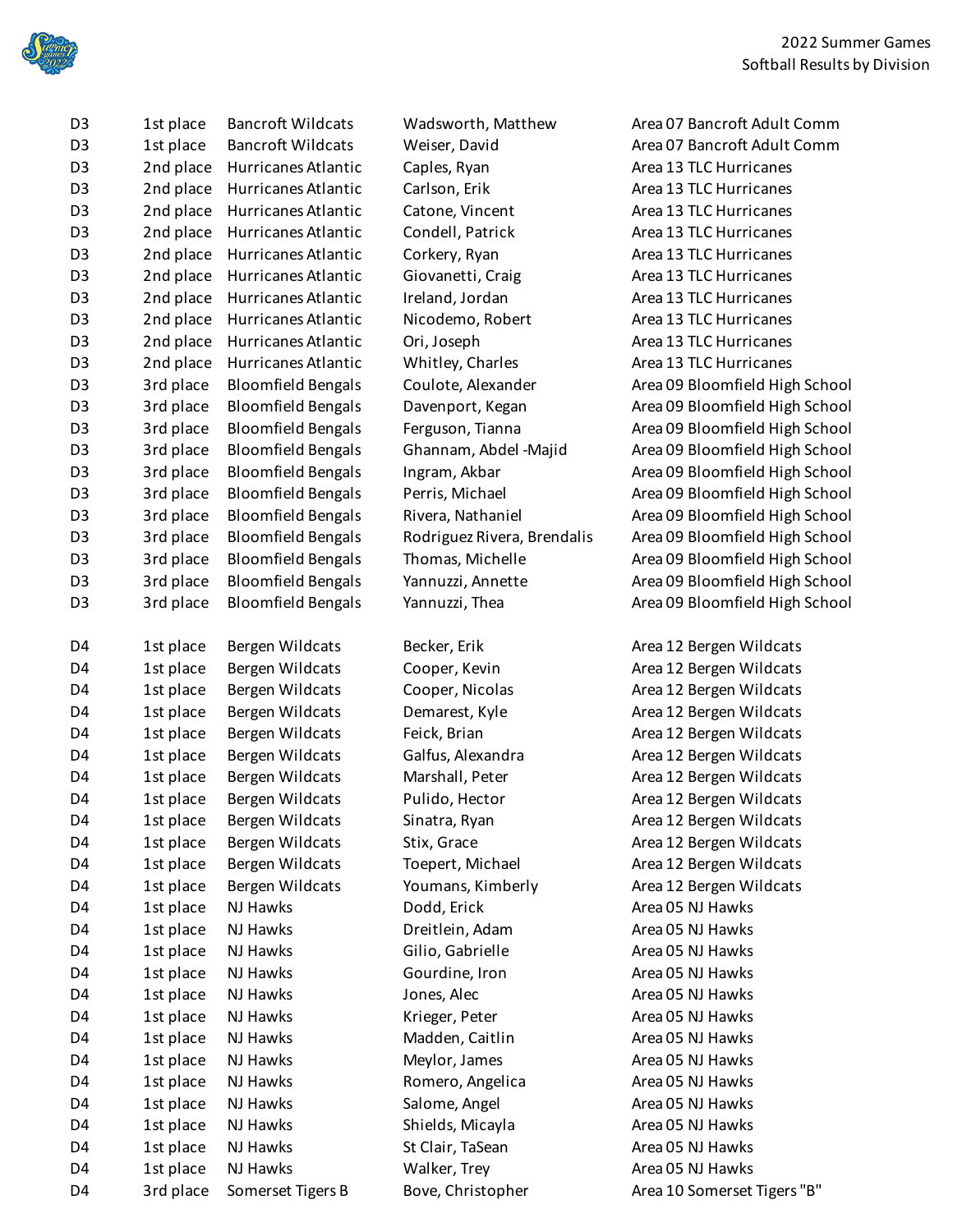

| D4             | 3rd place | Somerset Tigers B           | Hunt, Kevin         | Area 10 Somerset Tigers "B"  |
|----------------|-----------|-----------------------------|---------------------|------------------------------|
| D4             | 3rd place | Somerset Tigers B           | Jones, Kelly        | Area 10 Somerset Tigers "B"  |
| D4             | 3rd place | Somerset Tigers B           | Kish, Eric          | Area 10 Somerset Tigers "B"  |
| D4             | 3rd place | Somerset Tigers B           | Nacamuli, Alexa     | Area 10 Somerset Tigers "B"  |
| D4             | 3rd place | Somerset Tigers B           | Nora, Frank         | Area 10 Somerset Tigers "B"  |
| D4             | 3rd place | Somerset Tigers B           | Osterloh, Kyle      | Area 10 Somerset Tigers "B"  |
| D4             | 3rd place | Somerset Tigers B           | Prendella, Lee      | Area 10 Somerset Tigers "B"  |
| D4             | 3rd place | Somerset Tigers B           | Reyes, David        | Area 10 Somerset Tigers "B"  |
| D4             | 3rd place | Somerset Tigers B           | Richardson, Vincent | Area 10 Somerset Tigers "B"  |
| D4             | 3rd place | Somerset Tigers B           | Wisnewski, Thomas   | Area 10 Somerset Tigers "B"  |
| D <sub>5</sub> | 1st place | <b>SKOR Blue Diamonds</b>   | Allen, Robert       | Area 11 Hamilton - SKOR      |
| D5             | 1st place | <b>SKOR Blue Diamonds</b>   | Andersen, Justin    | Area 11 Hamilton - SKOR      |
| D <sub>5</sub> | 1st place | <b>SKOR Blue Diamonds</b>   | Buzgo, Alexander    | Area 11 Hamilton - SKOR      |
| D <sub>5</sub> | 1st place | <b>SKOR Blue Diamonds</b>   | Colacello, Kevin    | Area 11 Hamilton - SKOR      |
| D5             | 1st place | <b>SKOR Blue Diamonds</b>   | Last, Steven        | Area 11 Hamilton - SKOR      |
| D <sub>5</sub> | 1st place | <b>SKOR Blue Diamonds</b>   | Lopez, Bryan        | Area 11 Hamilton - SKOR      |
| D <sub>5</sub> | 1st place | <b>SKOR Blue Diamonds</b>   | Lusdyk, Matthew     | Area 11 Hamilton - SKOR      |
| D5             | 1st place | <b>SKOR Blue Diamonds</b>   | Reese, Sean         | Area 11 Hamilton - SKOR      |
| D <sub>5</sub> | 1st place | <b>SKOR Blue Diamonds</b>   | Smith, Thomas       | Area 11 Hamilton - SKOR      |
| D <sub>5</sub> | 1st place | <b>SKOR Blue Diamonds</b>   | Underwood, Michael  | Area 11 Hamilton - SKOR      |
| D5             | 1st place | <b>SKOR Blue Diamonds</b>   | Wieczerak, Jared    | Area 11 Hamilton - SKOR      |
| D <sub>5</sub> | 2nd place | Hunterdon heat 2            | Barna, Alyssa       | Area 04 Hunterdon Heat       |
| D <sub>5</sub> | 2nd place | Hunterdon heat 2            | Brembt, Zachary     | Area 04 Hunterdon Heat       |
| D5             | 2nd place | Hunterdon heat 2            | DeGenova, John      | Area 04 Hunterdon Heat       |
| D <sub>5</sub> | 2nd place | Hunterdon heat 2            | Leh, Kyle           | Area 04 Hunterdon Heat       |
| D <sub>5</sub> | 2nd place | Hunterdon heat 2            | Miller, Luke        | Area 04 Hunterdon Heat       |
| D5             | 2nd place | Hunterdon heat 2            | Quick, Taylor       | Area 04 Hunterdon Heat       |
| D <sub>5</sub> | 2nd place | Hunterdon heat 2            | Richards, Kraig     | Area 04 Hunterdon Heat       |
| D <sub>5</sub> | 2nd place | Hunterdon heat 2            | Rustay, Zachary     | Area 04 Hunterdon Heat       |
| D5             | 2nd place | Hunterdon heat 2            | Venne, Zachary      | Area 04 Hunterdon Heat       |
| D <sub>5</sub> | 2nd place | Hunterdon heat 2            | Wyche, Derrick      | Area 04 Hunterdon Heat       |
| D <sub>5</sub> | 3rd place | Monmouth All Stars          | Becker, Brian       | Area 06 Monmouth All Stars   |
| D5             | 3rd place | Monmouth All Stars          | Ciangetti, Matthew  | Area 06 Monmouth All Stars   |
| D <sub>5</sub> | 3rd place | <b>Monmouth All Stars</b>   | Cosentino, Olivia   | Area 06 Monmouth All Stars   |
| D <sub>5</sub> | 3rd place | <b>Monmouth All Stars</b>   | Feldman, Jaret      | Area 06 Monmouth All Stars   |
| D5             | 3rd place | Monmouth All Stars          | Horvath, Benjamin   | Area 06 Monmouth All Stars   |
| D5             | 3rd place | <b>Monmouth All Stars</b>   | Horvath, Gus        | Area 06 Monmouth All Stars   |
| D <sub>5</sub> | 3rd place | Monmouth All Stars          | Sasnow, Matthew     | Area 06 Monmouth All Stars   |
| D5             | 3rd place | Monmouth All Stars          | Shamy, Norman       | Area 06 Monmouth All Stars   |
| D <sub>5</sub> | 3rd place | <b>Monmouth All Stars</b>   | Siber, Jason        | Area 06 Monmouth All Stars   |
| D5             | 3rd place | Monmouth All Stars          | Sum, Pamela         | Area 06 Monmouth All Stars   |
| D5             | 3rd place | Monmouth All Stars          | Wehner, Mark        | Area 06 Monmouth All Stars   |
| D6             | 1st place | <b>Atlantic County Aces</b> | Augsberger, Zachary | Area 08 Atlantic County Aces |
| D6             | 1st place | <b>Atlantic County Aces</b> | Carmen, Jessica     | Area 08 Atlantic County Aces |
| D6             | 1st place | <b>Atlantic County Aces</b> | Carmen, Kayla       | Area 08 Atlantic County Aces |
| D6             | 1st place | <b>Atlantic County Aces</b> | Cerrone, Ava        | Area 08 Atlantic County Aces |
| D6             | 1st place | <b>Atlantic County Aces</b> | Daisey, Darren      | Area 08 Atlantic County Aces |
| D6             | 1st place | <b>Atlantic County Aces</b> | Dunn, Brian         | Area 08 Atlantic County Aces |